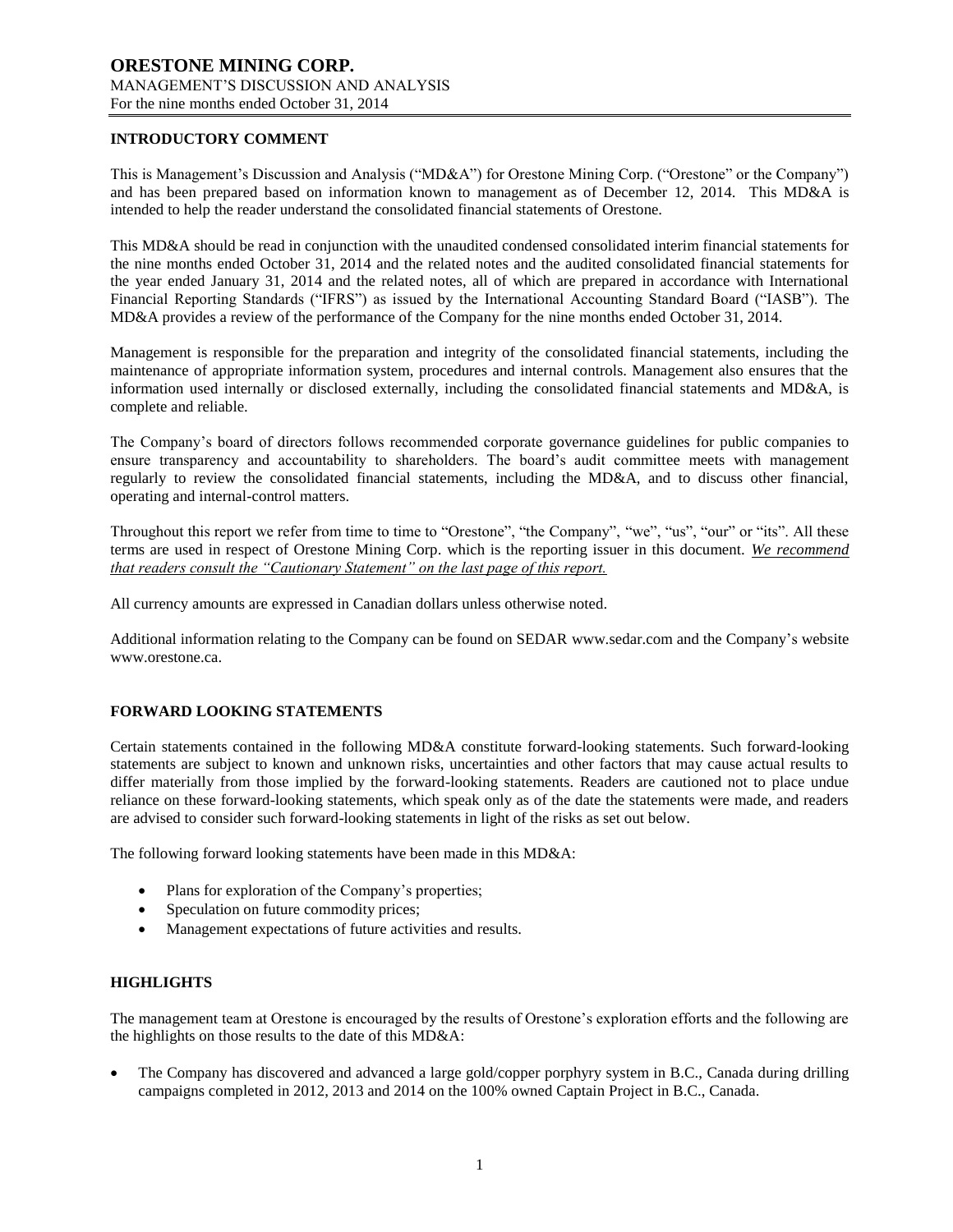The Company has 75 line kilometers of geophysics and 58 drill sites approved on the Captain Project by the BC Ministry of Energy and Mines.

## **OUTLOOK**

The Company has planned exploration programs and continues to have field and data reviews of all its properties to assist the Company's determination of the best course of action for each of them.

## **DESCRIPTION OF BUSINESS AND OVERALL PERFORMANCE**

Orestone Mining Corp. is a mineral exploration company incorporated on April 30, 2007 and subsequently listed on the TSX Venture Exchange under the trading symbol "ORS" on March 11, 2008. To date the Company has focused on gold and copper/gold projects in the Quesnel Terrane of British Columbia and in Sonora State, Mexico.

The Company actively evaluates potential joint ventures, mergers, and acquisitions in search of opportunities to acquire significant new mineral properties.

During the nine months ended October 31, 2014, the Company continued to carefully manage its cash and corporate overhead.

## **RESULTS OF OPERATIONS - MINERAL PROPERTIES**

To best understand Orestone's financial results, it is important to gain an appreciation for the significant events, transactions and activities which occurred on its mineral properties during and subsequent to the reporting period. These are summarized below.

#### **Estrella de Oro Property**

On January 16, 2014, the Company signed a five year option agreement with Kootenay Silver Inc. to earn a 60% interest in the 700 hectare Estrella de Oro gold exploration property located in Sonora State, Mexico approximately 200 kilometers southeast of the city of Hermosillo.

Mapping and sampling by Kootenay Silver has outlined an intrusive hosted gold vein stockwork system in numerous prospect pits over an area measuring 500 meters by 1000 meters. A total of 391 selected grab quartz vein samples were taken from these pits with 277 samples grading greater than 500 ppb gold and 160 samples greater than 1000 ppb gold with values up to 260 grams per tonne gold. Exposed bedrock in pits on the southern portion of the zone indicate a flat-lying sheeted stockwork vein system.

In March of 2014, the Company completed an initial soil geochemistry program consisting of a grid covering an area of 500 metres by 700 metres. Results show a gold anomaly approximately 600 long by 100 to 150 metres wide that corresponds with previous positive surface sample results.

In August of 2014, the Company executed a trenching program consisting of 11 trenches of varying lengths totalling approximately 350 metres. The objective of the program is to test various targets developed through previous soil geochemistry, geological mapping and surface sample work.

In October 2014, the Company announced it had completed an initial soil geochemistry program consisting of a grid covering an area of 500 metres by 700 metres. Results showed a gold anomaly approximately 600 meters long by 100 to 150 metres wide that corresponds with previous positive surface sample results. Geological mapping and sampling of the trenches showed wide spaced quartz veinlet's in a barren diorite intrusive with no indication of extensive silicification or gold mineralization. The property did not appear to host the potential for a bulk-tonnage gold system in an order of magnitude initially anticipated.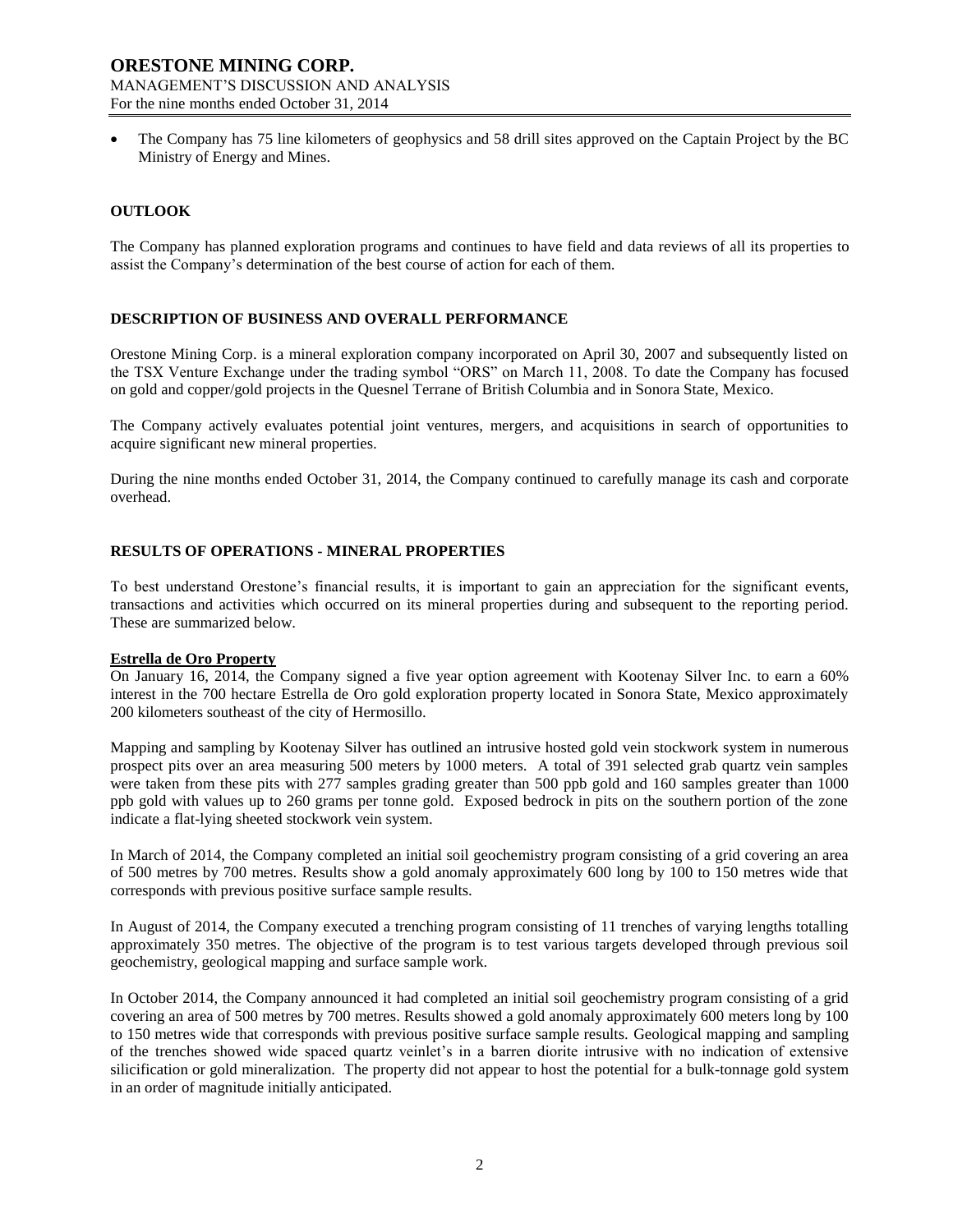# **ORESTONE MINING CORP.** MANAGEMENT'S DISCUSSION AND ANALYSIS

For the nine months ended October 31, 2014

In October 2014, the Company advised Kootenay that it will not be proceeding with the option agreement and wroteoff all \$65,881 (2013 - \$Nil) of project expenditures on the Estrella de Oro Property.

## **Captain Property**

The Captain Property and surrounding lands contain many airborne magnetic-high anomalies on ground previously worked by Placer Dome, Noranda and several junior resource companies during 1989 to 1996. Numerous airborne magnetic-high targets in the Quesnel Terrane are known to be related to underlying intrusions important for their relationship with copper-gold porphyry deposits such as Thompson Creek Metals' Mt. Milligan deposit immediately north of the Captain Property. Induced polarization ("IP") surveys over the airborne magnetic highs are a key method of identifying drill targets on the largely overburden covered Captain Property. Between 2008 and 2010, the Company undertook geochemical sampling, induced polarization and ground magnetic surveys, and limited percussion and diamond drilling. Detailed results are filed on Sedar.

In August, 2011, Orestone completed an IP/Resistivity and ground magnetics survey that consisted of a total of 30 kilometers of survey in six lines spaced 400 meters apart and was designed to expand upon previous geophysical surveys along logging roads. The objective of the survey was to better define the potential for copper-gold sulphide mineralization in the area surrounding diamond drill hole 09-05 which encountered potassic-altered volcanic and intrusive rocks. This vertical drill hole reached a depth of 137 meters with the last 3.1 meters encountering mineralized breccia grading 0.21 per cent copper and 0.35 grams per tonne (g/t) gold.

The results of the survey completed by Peter E. Walcott & Associates show three separate IP chargeability anomalies that flank magnetic high anomalies. The IP anomalies have widths of 1,000 meters or more that remain open, thus have yet to be fully outlined. The principal IP chargeability anomaly in the central portion of the survey area currently measures 1,000 meters by more than 4,000 meters and corresponds with a resistivity high. This coincident chargeability and resistivity high area is located on the western flank of a magnetic high interpreted to be a magnetitebearing intrusive measuring 1,000 to 2,000 meters wide and in excess of five kilometers in strike length. This geophysical signature covering the central IP/resistivity high target on the Captain project is similar in nature to the geophysical signature of the MBX copper-gold deposit at Mt. Milligan. The geophysical report by Peter E. Walcott & Associates also recommends additional work to define anomalies that are located to the east and west of the current grid area.

In December of 2011, the Company initiated a diamond drilling program that was completed in January 2012. The drill program consisted of 4 holes totaling 1,275 meters with the objectives to test the previously described anomalies. Overburden depth from all the drill holes was relatively uniform, averaging 45 meters, which is consistent with overburden depth from the previous drill hole 09-05 The best results from the drilling are found in drill hole C11-01 that consisted of 0.23 g/t gold and 0.03% copper over 87 meters that included 0.298 g/t gold and 0.09% copper over 43 meters.

The drill program was successful in confirming the presence of copper and gold mineralization within a sequence of altered rocks consistent with that found in economic copper-gold porphyry systems. To confirm the presence of favorable alteration, a suite of samples from three holes were sent out for petrographic analysis. The results of this study support the Company`s interpretation that the alteration pattern from the drilling is indicating potential for economic mineralization and that more drilling is warranted.

In the fourth quarter of 2012, the Company completed 912.8 metres of diamond drilling in three holes in the East Mag or Admiral Target Area.

Vertical Hole C12-05 located 100 meters west of C11-01 was drilled to depth of 550.17 metres. The hole intersected bedrock at 63.7m; from 63.7m-150m sericite-carbonate altered volcanic rocks with 1-5% pyrite and minor chalcopyrite (copper mineral) were intersected; from 150m-550m moderate to strong potassic feldspar-actinolitebiotite and sericite-carbonate altered volcanics and monzonite porphyry dykes with finely disseminated magnetitepyrite-chalcopyrite and blebby chalcopyrite and finely disseminated chalcopyrite in potassic feldspar altered veins and flooded zones. Magnetite is disseminated throughout and is associated with zones of pervasive, felted secondary actinolite-biotite. The above described four hundred meter mineralized intercept of finely disseminated and locally coarse blebby chalcopyrite increases in intensity down hole and remains open at depth.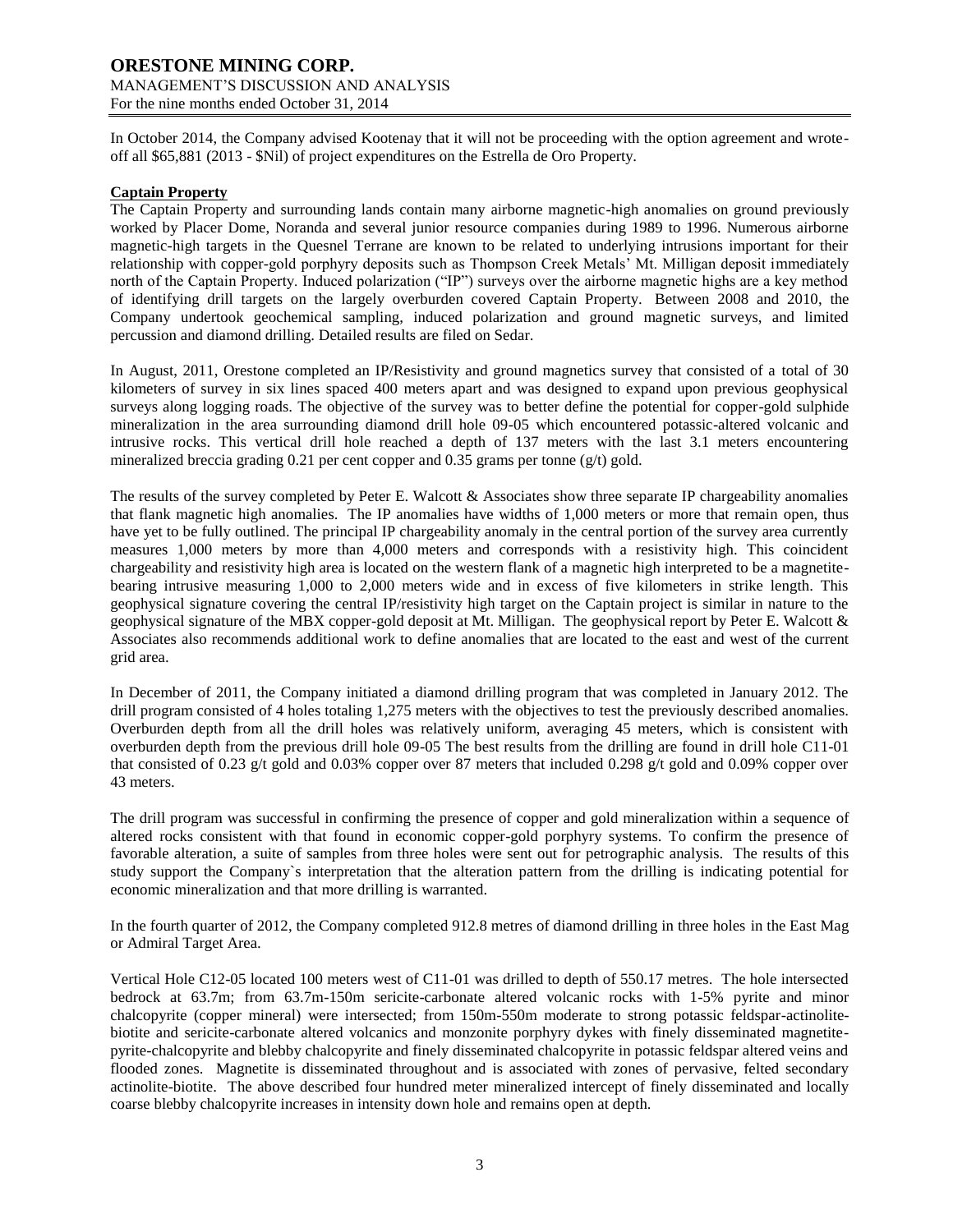Hole C12-05 returned two significant intervals of strong gold mineralization; the upper zone grading 0.65 g/t gold and 0.06% copper (on an uncut basis) over 118.8 meters and the lower zone grading 0.41 g/t gold and 0.07% copper (on an uncut basis) over 164.6 meters. The mineralization in hole C12-05 remains open to depth and analytical results are tabled below.

| <b>Hole C12-05</b> | From/To     | Length   | Copper    | Gold        |
|--------------------|-------------|----------|-----------|-------------|
|                    | (meters)    | (meters) | (percent) | grams/tonne |
| Upper zone         | 88.1-206.9  | 118.8    | 0.06      | 0.65        |
| Incl.              | 152.1-161.2 | 9.1      | 0.27      | 6.46        |
| Lower zone         | 377.6-542.2 | 164.6    | 0.07      | 0.41        |
| Incl.              | 499.5-505.6 | 6.1      | 0.51      | 4.45        |
| Upper zone*        | 88.1-206.9  | 118.8    | 0.06      | 0.30        |
| Lower zone*        | 377.6-542.2 | 164.6    | 0.07      | 0.32        |

\*High Gold Values Cut to 1.6 g/t

In January of 2013, the Company conducted a detailed 130 kilometer ground magnetic survey that was completed in February 2013. The magnetic survey was designed to define the magnetic anomaly within the area of the recent drill discovery of significant gold/copper mineralization.

This magnetic survey was successful in in identifying new magnetic anomalies. Drilling conducted in late 2012 intercepted disseminated gold-copper mineralization associated with magnetic monzonite dyke swarms and strong potassic alteration conforming to the classic alkalic porphyry model. The data generated from the magnetic survey has defined the size and shape of the magnetic targets which are also related to moderate IP chargeability highs in excess of 10mV/V (millivolts/volts). Combined, this data has defined compelling drill targets which will allow future drilling efforts to focus on the magnetite/gold association.

The survey on the West Mag target area outlined three large magnetic highs over a northwesterly trending area measuring 2500m x 5000m, the largest and most significant, T9 measures 1000m x 4000m with a northwesterly strike length. These large targets lay four kilometeres to the west of the Admiral target. It is believed they represent magnetite-potassic alteration and magnetic monzonite intrusives.

In July 2013, the Company completed a drilling campaign that consisted of three diamond drill holes totaling 642 meters. Holes C13-01 and C13-02 were drilled 400 metres respectively NW and SE of significant potassic alteration and copper gold mineralization intersected in previous holes C12-05 and C11-01. Hole C13-03 was drilled in the center of the Admiral target, a large magnetic high measuring 1000 metres by 1500 metres located 800 metres north of holes C12-05 and C11-01.

Hole C13-03 intersected an unaltered and un-mineralized post mineral alkalic gabbro dyke from the bedrock contact at 78.9m to 280.0m. At a depth of 204.9m to 207.9m a xenolith fragment of highly potassic-sericite altered monzonite porphyry was intersected which assays 0.226% copper and 1.90  $g/t$  gold over three metres. The post mineral dyke is situated in the centre of the magnetic high and it is interpreted to measure  $50 - 100$  metres in thickness and 1000 meters in strike length and the xenolith fragment or rafted block is thought to have been transported from immediate adjacent rocks.

Hole 13-02 was drilled at an Azimuth of -70 NE across a strong magnetic anomaly and intersected two sections of potassic-sericite altered volcanic and monzonite dykes separated by a section of post mineral andesite dykes. The first mineralized and altered dyke was intersected from 32.4m to 66.4m for an interval of 34m with an average grade of 0.073% copper and 0.20 g/t gold while the second altered and mineralized dyke was intersected from 121.3m to 170.1m for an interval of 48.8m with an average grade of 0.055% copper and 0.35 g/t gold.

Hole C13-01 intersected intensely quartz-sericite-pyrite altered volcanics on the south margin of the Admiral target averaging 183 ppm Cu and 52 ppb Au.

The Company now has all permits in place to facilitate 75 line kilometers of geophysics with 58 sites approved for drilling.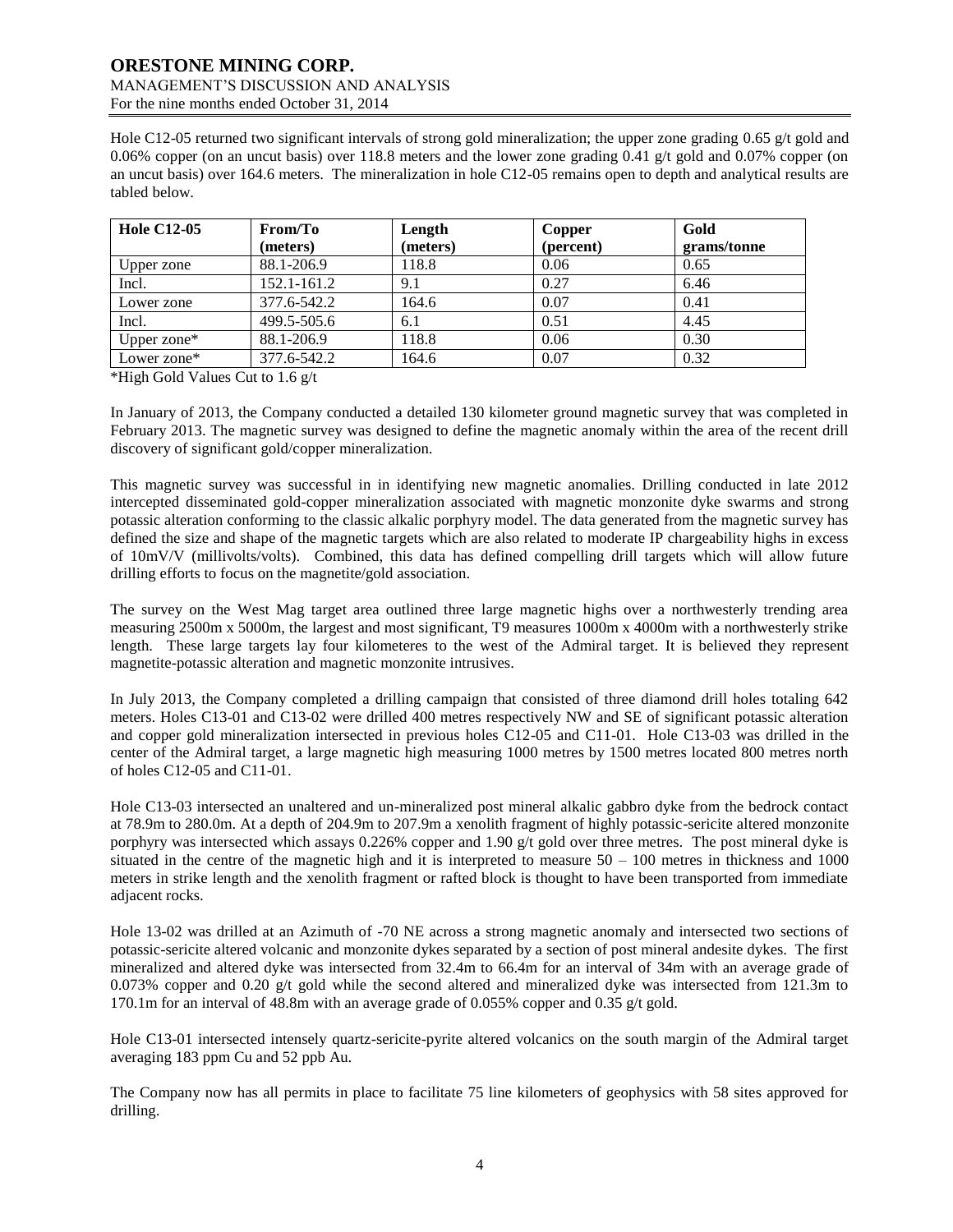In February 2014, the Company reported to the Government of British Columbia an assessment report for the Captain property documenting an additional \$659,121. The assessment report documents expenditures for the diamond drilling campaign and ground geophysics completed in 2013.

## **Todd Property**

The Company holds a 51% interest in the Todd Creek property which is comprised of approximately 12,222 hectares of mineral claims.

The Todd Creek property is located in northwest British Columbia, approximately 35 kilometers northeast of the town of Stewart. The property is within the Jurassic Hazelton, similar to the geological environment that hosts several large and significant mineral deposits. These deposits include the Granduc Mine (historic producer), Eskay Creek Mine (historic producer) and Kerr-Sulphurets-Mitchell deposit. The Company believes that the Todd property has the potential to host significant mineral deposits of a type consistent with the other known deposits in the district.

On April 30, 2010, Orestone signed the Todd Creek Joint Venture Agreement with Goldeye Explorations Limited and Polar Star Mining Corporation and became the Manager of the Joint Venture, in which the Company holds a 51% interest, acquired through the purchase of Intuitive Exploration Inc. ("Intuitive"). The Company completed the acquisition with Intuitive on June 3, 2010 by way of a share exchange. As of June 3, 2010 Intuitive was the Company's wholly-owned subsidiary and the Company is the parent of Intuitive. The principle asset of Intuitive is the 51% ownership in the Todd Creek Venture. Under the Todd Creek option agreement, the Company earned its 51% interest in the Todd Property by making payments on the property aggregating \$180,000, issuing 170,000 shares and by incurring expenses related to the Todd Creek Property aggregating \$2,500,000. Geofine has a net smelter return royalty in the amount of 2.5%. The Todd Creek Joint Venture pays a \$25,000 advance on the above royalty to Geofine every November.

Dr. Mark Fedikow of Mount Morgan Resources Ltd. completed a NI 43-101 technical report on the Todd Property and the Todd Creek Report has been filed on SEDAR at [www.sedar.com.](http://www.sedar.com/) The author of the Todd Creek Report, Dr. Fedikow, is an independent Qualified Person under NI 43-101.

## **LaForce Property**

The 100% owned LaForce Project consists of 47 square kilometers located just east of Aurico Gold's Kemess coppergold mine in northern British Columbia.

In September 2011 the Company completed surface exploration that consisted of channel sampling across the area where previous outcrop sampling had returned a gold value of 17.7  $g/t$  over 5.0 meters, and channel sampling along the 900 meter strike length of the interpreted structural zone that hosts gold mineralization. This sampling did show results anomalous in gold but did not confirm the grades that resulted from previous sampling.

The program was cut short due to bad weather that limited accessibility.

On February 1, 2012 a number of claims that were part of the La Force property were allowed to expire. On February 1, 2013 all remaining claims expired.

## **QUALIFIED PERSON**

The technical information reported in this MD&A has been reviewed and approved by Mr. Ross Zawada P. Geo., the Company's Exploration Manager. Mr. Zawada is a Professional Geoscientist and member of the Professional Engineers and Geoscientist Association of British Columbia (APGEBC) and a qualified person as defined by NI 43- 101.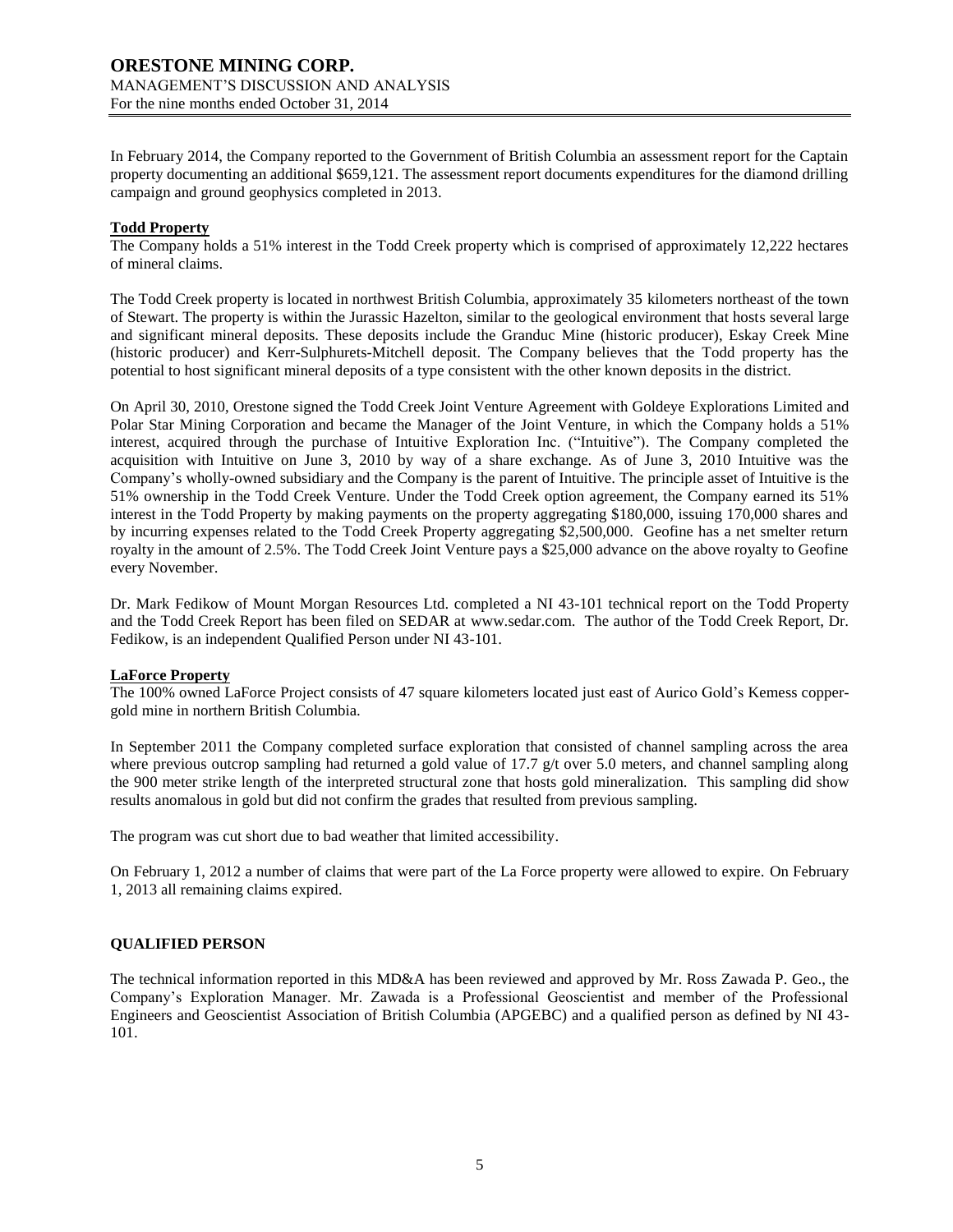## **IMPAIRMENT OF LONG-LIVED ASSETS**

The Company completed an impairment analysis as at October 31, 2014, which considered the indicators of impairment in accordance with IFRS 6, "Exploration for and Evaluation of Mineral Resources," and IAS 36, "Impairment of Assets". Management concluded that other than the \$65,881 write-off on the termination of the Estrella de Oro option agreement, no other impairment charge was required because:

- there have been no significant changes in the legal factors or climate that affects the value of the properties;
- all property rights remain in good standing;
- there have been no significant changes in the projections for the properties;
- exploration results continue to be positive;
- the Company intends to continue its exploration and development plans on its properties.

#### **RISKS AND UNCERTAINTIES**

Below are some of the risks and uncertainties that the Company faces.

#### *Industry*

The Company is engaged in the exploration of mineral properties, an inherently risky business. There is no assurance that a mineral deposit will ever be discovered and economically produced. Most exploration projects do not result in the discovery of commercially mineable ore deposits. If market conditions make financings difficult, it may be difficult for the Company to find joint venture partners. The Company may be unsuccessful in identifying and acquiring projects of merit.

#### *Mineral resource estimates*

The estimation of reserves and mineralization is a subjective process and the accuracy of any such estimates is a function of the quality of available data and of engineering and geological interpretation and judgment. No assurances can be given that the volume and grade of reserves recovered and rates of production will not be less than anticipated.

#### *Gold and metal prices*

The price of gold is affected by numerous factors including central bank sales, producer hedging activities, the relative exchange rate of the U.S. dollar with other major currencies, supply and demand, political, economic conditions and production levels. In addition, the price of gold has been volatile over short periods of time due to speculative activities. The prices of other metals and mineral products that the Company may explore have the same or similar price risk factors.

## *Cash flows and additional funding requirements*

The Company currently has no revenue from operations. If any of its exploration programs are successful and optionees of properties complete their earn-in, the Company would have to provide its share of ongoing exploration and development costs in order to maintain its interest or be reduced in interest or to a royalty interest. Additional capital would be required to put a property into commercial production. The sources of funds currently available to the Company are equity capital or the offering of an interest in its projects to another party. Current economic conditions have limited the Company's ability to access financing through equity markets and this has created significant uncertainty as to the Company's ability to fund ongoing operations for the next operating period.

#### *Environmental*

The Company's exploration and development activities are subject to extensive laws and regulations governing environment protection. The Company is also subject to various reclamation-related conditions. Although the Company closely follows and believes it is operating in compliance with all applicable environmental regulations, there can be no assurance that all future requirements will be obtainable on reasonable terms. Failure to comply may result in enforcement actions causing operations to cease or be curtailed and may include corrective measures requiring capital expenditures. Intense lobbying over environmental concerns by NGOs has caused some governments to cancel or restrict development of mining projects. Current publicized concern over climate change may lead to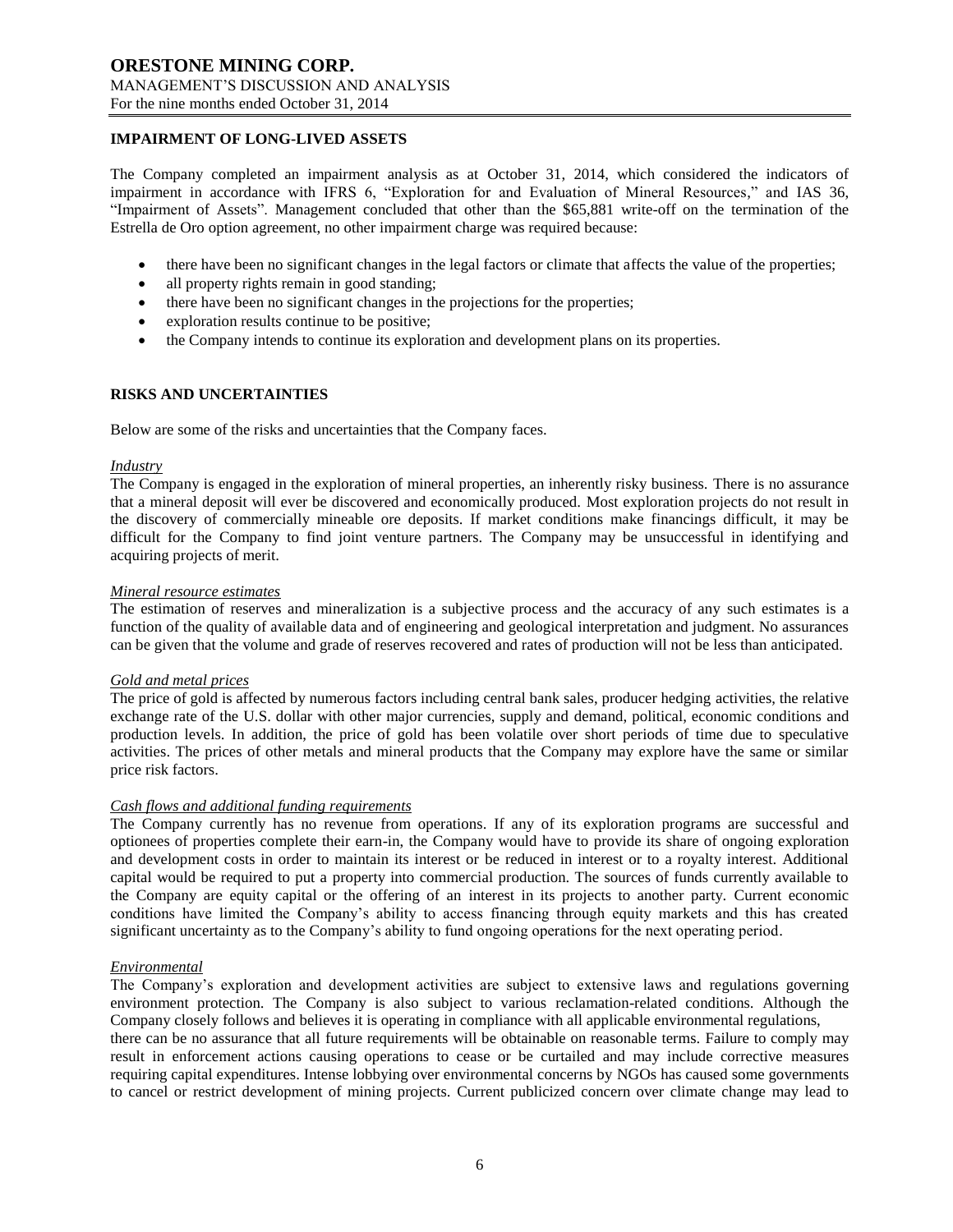carbon taxes, requirements for carbon offset purchases or new regulation. The costs or likelihood of such potential issues to the Company cannot be estimated at this time.

#### *Laws and regulations*

The Company's exploration activities are subject to extensive federal, provincial, state and local laws and regulations governing prospecting, development, production, exports, taxes, labour standards, occupational health and safety, mine safety and other matters in all the jurisdictions in which it operates. These laws and regulations are subject to change, can become more stringent and compliance can therefore become more costly. The Company applies the expertise of its management, advisors, employees and contractors to ensure compliance with current laws.

#### *Title to mineral properties*

While the Company has investigated title to its mineral properties, this should not be construed as a guarantee of title. The properties may be subject to prior unregistered agreements or transfers and title may be affected by undetected defects. Unresolved native land claim issues in Canada may affect its properties in this jurisdiction in the future.

#### *Possible dilution to present and prospective shareholders*

The Company's plan of operation, in part, contemplates the financing of its business by the issuance of securities and possibly, incurring debt. Any transaction involving the issuance of previously authorized but unissued shares of common stock, or securities convertible into common stock, would result in dilution, possibly substantial, to present and prospective holders of common stock. The Company may seek joint venture partners to fund in whole or in part exploration projects. This dilutes the Company's interest in properties. This dilution is undertaken to spread or minimize the risk and to expose the Company to more exploration plays. However, it means that any increased market capitalization or profit that might result from a possible discovery would be shared with the joint venture partner. There is no guarantee that the Company can find a joint venture partner for any property.

#### *Material risk of dilution presented by large number of outstanding share purchase options and warrants*

At October 31, 2014, there were 2,992,500 stock options outstanding. Directors and officers hold 2,512,000 of the options and 480,500 are held by employees and consultants of the Company. At October 31, 2014, there were 889,705 outstanding warrants with expiry date of June 20, 2015.

#### *Trading volume*

The relatively low trading volume of the Company's shares reduces the liquidity of an investment in its shares.

#### *Volatility of share price*

Market prices for shares of early stage companies are often volatile. Factors such as announcements of mineral discoveries or discouraging exploration results, changes in financial results, and other factors could have a significant effect on share price.

#### *Competition*

There is competition from other mining exploration companies with operations similar to the Company's. Many of the companies with which it competes have operations and financial strength greater than the Company's.

#### *Dependence on management*

The Company depends heavily on the business and technical expertise of its management.

#### *Conflict of interest*

Some of the Company's directors and officers are directors and officers of other natural resource or mining-related companies. These associations may give rise from time to time to conflicts of interest. As a result of such conflict, the Company may miss the opportunity to participate in certain transactions.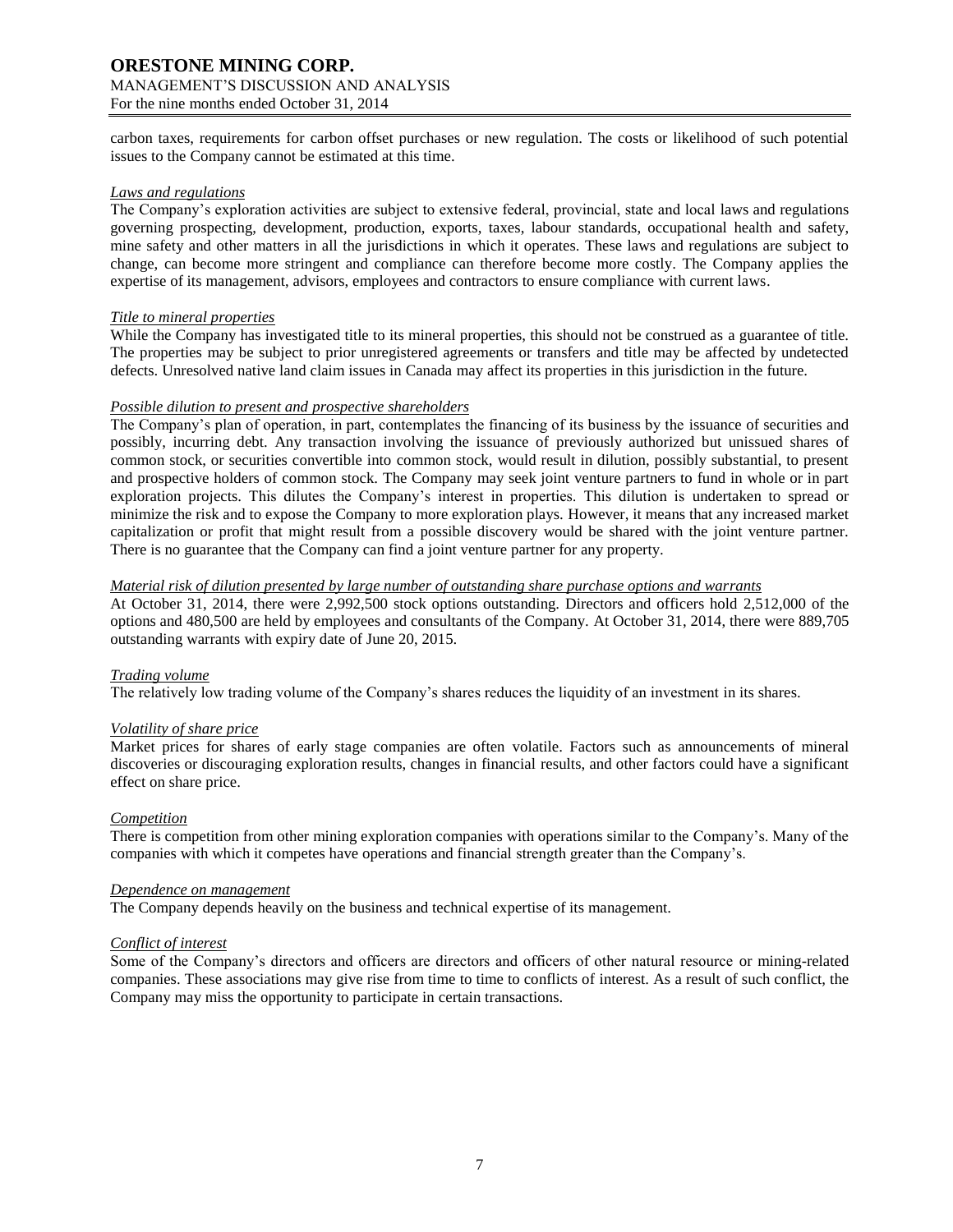# **ORESTONE MINING CORP.**

MANAGEMENT'S DISCUSSION AND ANALYSIS

For the nine months ended October 31, 2014

## **SUMMARY OF SELECTED ANNUAL FINANCIAL INFORMATION**

|                                                  | Year ended       | Year ended        | Year ended        |
|--------------------------------------------------|------------------|-------------------|-------------------|
|                                                  | January 31, 2014 | January 31, 2013  | January 31, 2012  |
|                                                  | Under IFRS       | <b>Under IFRS</b> | <b>Under IFRS</b> |
|                                                  | \$               | \$                | \$                |
| Net sales / total revenues                       |                  |                   |                   |
| Income (loss) before discontinued operations and | (571, 151)       | (639,240)         | (913,700)         |
| extraordinary items                              |                  |                   |                   |
| Per share basis                                  | (0.02)           | (0.03)            | (0.02)            |
| Diluted per share basis                          | (0.02)           | (0.03)            | (0.02)            |
| Net income or loss, total                        | (571, 151)       | (639,240)         | (913,700)         |
| Per share basis                                  | (0.02)           | (0.03)            | (0.02)            |
| Diluted per share basis                          | (0.02)           | (0.03)            | (0.02)            |
| Total assets                                     | 4,409,542        | 4,942,130         | 3,689,866         |
| Total long-term financial liabilities            |                  |                   |                   |
| Cash dividends declared per share                |                  |                   |                   |

## **SUMMARY OF QUARTERLY FINANCIAL INFORMATION**

|                                            |                 | <b>Net</b>                  | Loss per share<br>from continuing | <b>Net</b><br>comprehensive | Net.<br>income (loss) |
|--------------------------------------------|-----------------|-----------------------------|-----------------------------------|-----------------------------|-----------------------|
| Fiscal quarter ended                       | Revenues*       | income $(\text{loss})^{**}$ | operations                        | income (loss)               | per share             |
|                                            | S               |                             |                                   |                             | S                     |
| $31 - Oct-14$                              | Nil             | (68,976)                    | (0.00)                            | (135, 487)                  | (0.00)                |
| $31 -$ Jul-14                              | Nil             | (78, 169)                   | (0.00)                            | (88,190)                    | (0.00)                |
| 30-Apr-14                                  | Nil             | (89, 588)                   | (0.00)                            | (88,375)                    | (0.00)                |
| $31$ -Jan-14                               | Nil             | (83, 814)                   | (0.00)                            | (82, 289)                   | (0.00)                |
| $31-Oct-13$                                | N <sub>il</sub> | (118, 423)                  | (0.00)                            | (116,318)                   | (0.00)                |
| $31 -$ Jul $-13$                           | Nil             | (155, 204)                  | (0.00)                            | (151, 775)                  | (0.00)                |
| $30$ -Apr-13                               | Nil             | (222, 985)                  | (0.01)                            | (220,769)                   | (0.01)                |
| $31$ -Jan-13                               | Nil             | (326, 356)                  | (0.01)                            | (233, 537)                  | (0.01)                |
| $\ast$<br>Dovanues exclude interest income |                 |                             |                                   |                             |                       |

Revenues exclude interest income.

\*\* Net income (loss) before income taxes.

## *Results of operation for the three months ended October 31, 2014 compared to the nine months ended October 31, 2013:*

For the quarter ended October 31, 2014 the Company recorded a net comprehensive loss of \$135,487 (loss per share - \$0.00) compared to \$116,318 (loss per share - \$0.00) in the third quarter of fiscal 2014.

During the three months ended October 31, 2014, the Company incurred \$68,976 (2013 - \$118,423) in general and administrative expenses, of which \$1,712 (2013 - \$24,629) relates to non-cash share-based payments expense for options vested during the period and non-cash depreciation of \$28 (2013 - \$12). Excluding the non-cash items, the Company's general and administrative expenses amounted to \$67,236 compared to 2013's \$93,782, a decrease of \$26,546. The decrease was primarily due a decrease in investor relations expenses of \$10,448 due to a reduction in investor relations consulting services, a decrease in management and consulting fees of \$5,000 due to the reduction of fees paid to geological consultants, a decrease in office and miscellaneous expenses of \$4,252 due to a decrease in rent and miscellaneous office expenses in an increased effort to conserve the Company's treasury. Other administrative expenditures varied over the periods but the overall effect of these variances was not material.

During the three months ended October 31, 2014, the Company had interest income of \$598 compared to 2013's \$2,105, a decrease of \$1,507. The decrease was due to the decrease in cash invested in Guaranteed Investment Certificates (GIC's).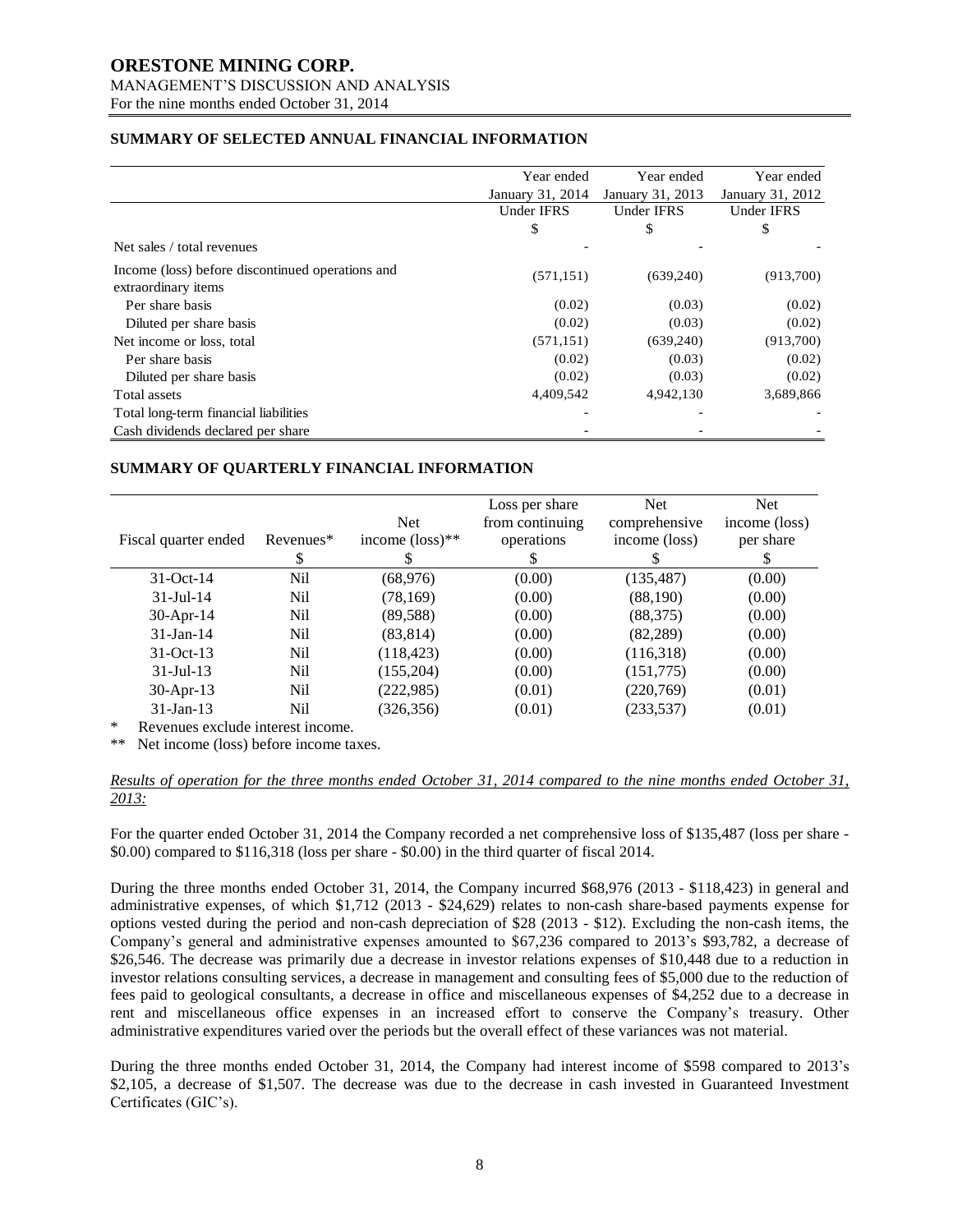During the three months ended October 31, 2014, the Company spent \$27,405 in exploration costs compared to \$213,810 exploration costs incurred in same period in fiscal 2014. During the three months ended October 31, 2014, the Company wrote-off \$65,881 in exploration expenditures.

## *Results of operation for the nine months ended October 31, 2014 compared to the nine months ended October 31, 2013:*

During the nine months ended October 31, 2014, the Company incurred losses of \$312,052 (\$0.00 loss per share) compared to a net loss of \$488,862 (\$0.01 loss per share) for the same period in fiscal 2013.

During the nine months ended October 31, 2014, the Company incurred \$236,733 (2013 - \$496,612) in general and administrative expenses, of which \$15,552 (2013 - \$146,842) relates to non-cash share-based expense for options vested during the period and non-cash depreciation of \$83 (2013 - \$36).

Excluding the non-cash items, the Company's general and administrative expenses amounted to \$221,098 compared to 2013's \$349,734 a decrease of \$128,636. The decrease was primarily due to a decrease in investor relation expenses of \$29,407 due to the reduction of attendances to shows and conferences and the reduction of fees paid to external advisors, a decrease in office and miscellaneous expenses of \$28,963 due to a decrease in rent and miscellaneous office expenses in an increased effort to conserve the Company's treasury, a decrease in project search expenses of \$22,146 due to the reduction of travel expenses to potential sites, a decrease in salaries and benefits expense of \$20,586 due to a decrease in the number of salaried employees, and a decrease in management and consulting fees of \$14,500 due to the reduction of fees paid to management for project development expenses. Other administrative expenditures varied over the periods but the overall effect of these variances was not material.

During the nine months ended October 31, 2014, the Company had interest income of \$2,846 compared to 2013's \$7,750, a decrease of \$4,904. The decrease was due to the decrease in cash invested in Guaranteed Investment Certificates (GIC's).

During the nine months ended October 31, 2014, the Company spent \$86,318 in exploration costs compared to \$549,131 exploration costs incurred in the same period in fiscal 2013. During the nine months ended October 31, 2014, the Company wrote-off \$65,881 in exploration expenditures.

## **LIQUIDITY AND CAPITAL RESOURCES**

At October 31, 2014, the Company had current assets of \$286,735 and current liabilities of \$36,796 (January 31, 2014 - \$603,678 and \$55,292 respectively). Working capital was \$249,939 (January 31, 2014 – working capital of \$548,386). Cash and cash equivalents totaled \$144,236 as at October 31, 2014, a decrease of \$310,550 from \$454,786 as at January 31, 2014. The decrease was a result of (a) \$224,232 (2013 - \$70,916) spent in its operating activities including changes in working capital, and (b) \$86,318 (2013 - \$549,451) spent on the Company's mineral properties and property, plant and equipment.

The Company has obligations pursuant to option agreements it has entered into. The Company has no contractual commitments to satisfy these obligations, however it would forfeit any interest it may have earned to that date should it decide not to satisfy these obligations. Detailed terms of those agreements and the obligations are included in the financial statements.

Management estimates that the current cash position and future cash flows from warrants and options will be sufficient for the Company to carry out its anticipated exploration and operating plans through the end of its fiscal 2015.

There may be circumstances where, for sound business reasons, a reallocation of funds may be necessary in order to the Company to achieve its stated business objectives.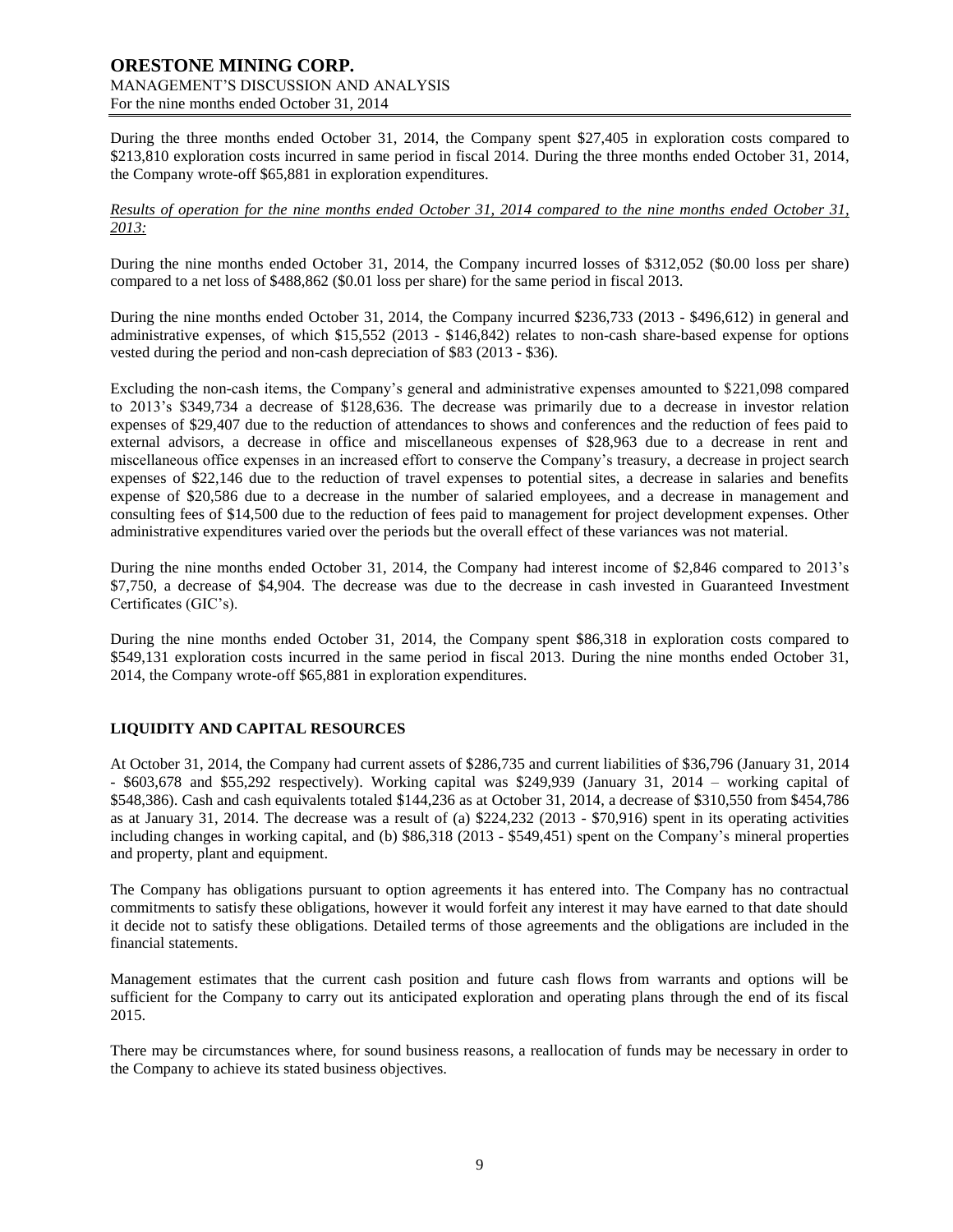## **OFF BALANCE SHEET ARRANGEMENTS**

The Company has no off-balance sheet arrangements that would potentially affect its operations or financial condition of the Company.

## **OUTSTANDING SHARE DATA**

#### Common Shares

The authorized share capital of the Company consists of an unlimited number of common shares without par value.

On June 20, 2013, the Company completed a non-brokered private placement for gross proceeds of \$151,250 by issuing 1,779,410 units at \$0.085 per share. Each share comprised of one common share and one-half of one common share purchase warrant. Each whole warrant entitles the holder to purchase one common share of the Company at a price of \$0.14 until June 20, 2014.

On February 10, 2014, the Company issued 200,000 shares pursuant to the Estrella de Oro Property agreement at a deemed price of \$0.02 per share.

|                  | Number of common shares<br>issued and outstanding | <b>Share Capital Amount</b> |
|------------------|---------------------------------------------------|-----------------------------|
| January 31, 2014 | 37.572.233                                        | \$6,142,828                 |
| October 31, 2014 | 37.772.233                                        | \$6,148,828                 |

Stock options

The Company has adopted an incentive share option plan for its directors, officers, employees and consultants under which the Company may gran options to acquire a maximum number of common shares equal to 10% of the total issued and outstanding common shares of the Company.

On October 7, 2013, the Company granted a director of the Company incentive stock options to purchase an aggregate of 150,000 common shares. The options are exercisable until October 7, 2018 at an exercise price of \$0.10 per share.

On June 28, 2013, the Company granted directors, officers, employees and consultants of the Company incentive stock options to purchase an aggregate of 625,000 common shares. The options are exercisable until June 28, 2018 at an exercise price of \$0.10 per share.

As at October 31, 2014, the Company had a total of 2,992,500 options outstanding with exercise prices ranging from \$0.10 to \$0.42 expiring between September 8, 2016 and October 8, 2018. If all the remaining outstanding options were exercised, the Company's available cash would increase by \$507,000.

As at October 31, 2014 stock options were outstanding as follows:

| Number of<br>shares | Exercise<br>price $(\$)$ | Expiry date        |
|---------------------|--------------------------|--------------------|
| 312,500             | 0.42                     | September 8, 2016  |
| 50,000              | 0.40                     | September 29, 2016 |
| 1,855,000           | 0.15                     | October 26, 2017   |
| 625,000             | 0.10                     | June 28, 2018      |
| 150,000             | 0.10                     | October 8, 2018    |
| 2.992.500           |                          |                    |

Warrants

As at October 31, 2013, a total of 889,705 share purchase warrants were outstanding as follows: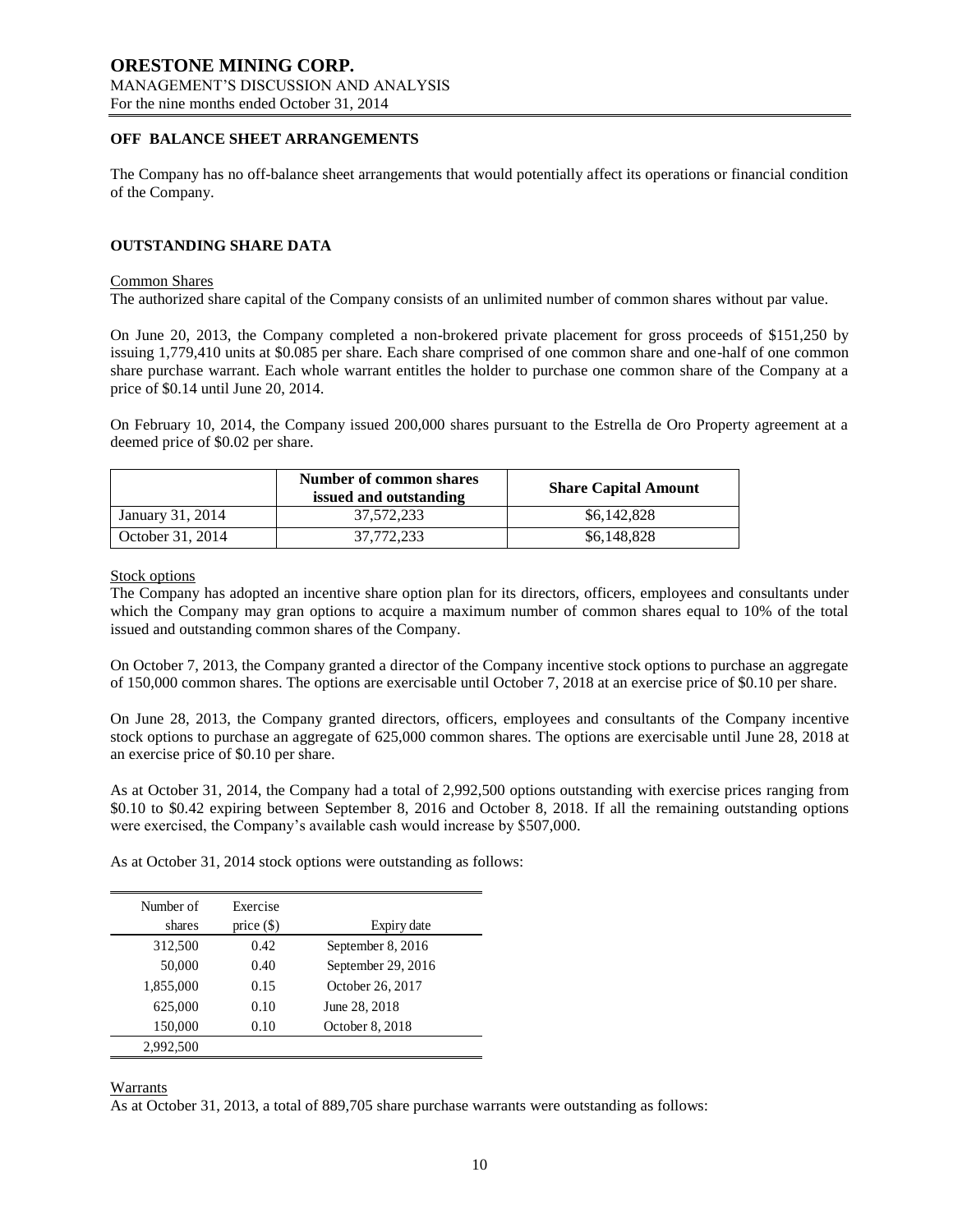## **ORESTONE MINING CORP.** MANAGEMENT'S DISCUSSION AND ANALYSIS

For the nine months ended October 31, 2014

#### *Warrants*

| Number of | Exercise     |                    |
|-----------|--------------|--------------------|
| Warrants  | Price $(\$)$ | <b>Expiry Date</b> |
| 889,705   | 0.14         | June 20, 2015      |
| 889,705   |              |                    |

If all the remaining outstanding warrants were exercised, the Company available cash would increase by \$124,559.

At the date of this MD&A, there were 37,772,233 common shares issued and outstanding and 41,654,438 common shares outstanding on a diluted basis.

## **RELATED PARTY TRANSACTIONS**

a) Key management personnel compensation

The aggregate value of transactions and outstanding balances relating to key management personnel and entities over which they have control or significant influence were as follows:

|                              | October 31, | October 31, |
|------------------------------|-------------|-------------|
|                              | 2014        | 2013        |
|                              |             |             |
| Short-term employee benefits | 97.920      | 112,740     |
| Share-based payments         |             | 28,000      |
|                              | 97.920      | 140,740     |

## b) Other related party transactions

|                                                                |            | Total charged as at      |             | Balance outstanding as at |             |
|----------------------------------------------------------------|------------|--------------------------|-------------|---------------------------|-------------|
|                                                                |            | October 31.              | October 31, | October 31,               | January 31, |
| Amounts owed to:                                               | Service    | 2014                     | 2013        | 2014                      | 2014        |
|                                                                |            | S                        |             |                           |             |
| A public company with a director in<br>common with the Company | Rent       | $\overline{\phantom{0}}$ | 4.701       |                           |             |
| Officers and directors                                         | Geological |                          |             |                           |             |

| __<br>. | COPCH<br>tees |                          | $\sim$ 0.0    |                          |  |
|---------|---------------|--------------------------|---------------|--------------------------|--|
|         |               | $\overline{\phantom{0}}$ | 201<br>21.201 | $\overline{\phantom{0}}$ |  |
|         |               |                          |               |                          |  |

|                                                                         |         | Total charged as at |             | Balance outstanding as at |             |
|-------------------------------------------------------------------------|---------|---------------------|-------------|---------------------------|-------------|
|                                                                         |         | October 31.         | October 31. | October 31,               | January 31, |
| Amounts receivable from:                                                | Service | 2014                | 2013        | 2014                      | 2014        |
|                                                                         |         | \$                  | \$          |                           | \$          |
| A public company with a director in<br>common with the Company          | Rent    | 41.034              | 41,808      |                           |             |
| A private company controlled by a<br>director of the Company (Note 4)   | Rent    | 9.812               | 8.793       | 21.253                    | 11,234      |
| A public company with a director in<br>common with the Company (Note 4) | Rent    | 9.812               | 8.793       | 6.697                     | 14.065      |
|                                                                         |         | 60.658              | 59.394      | 27,950                    | 25.299      |

Amounts owing to/from related parties are non-interest bearing, unsecured, and have no fixed terms of repayment.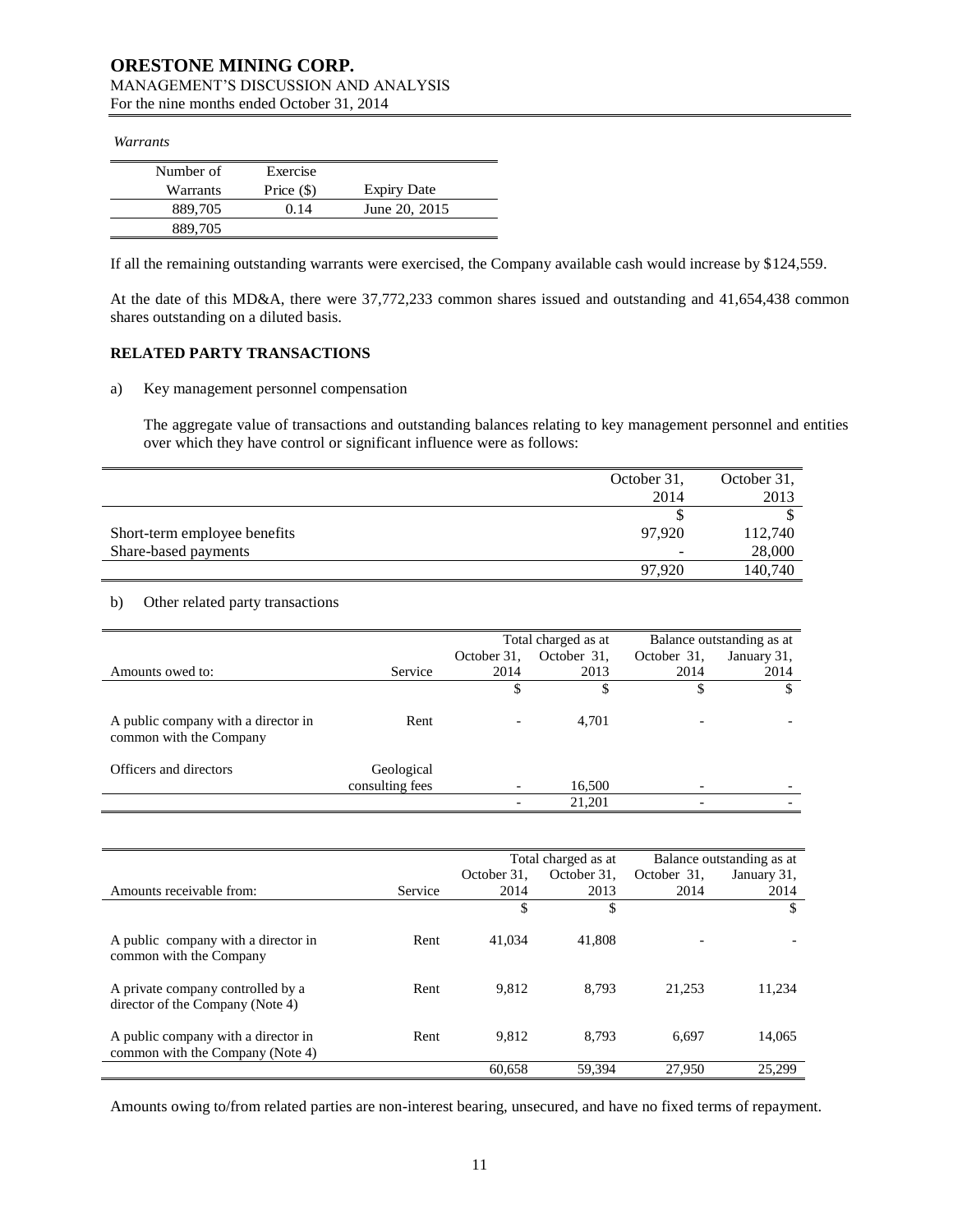## **PROPOSED TRANSACTIONS**

The Company does not currently have any proposed transactions approved by the board of directors. All current transactions are fully disclosed in the financial statements for the nine months ended October 31, 2014.

## **OTHER ITEMS NOT RELATED TO ONGOING BUSINESS ACTIVITIES**

#### *Changes in the direction of business*

Since incorporation on April 30, 2007, the Company is and continues to be primarily in the exploration stage with respect to its mineral properties.

## **FINANCIAL INSTRUMENTS AND RISK MANAGEMENT**

The Company's financial instruments consist of cash, receivables, mineral tax credit recoverable, loans payable, accounts payable and due to related parties. The carrying value of these financial instruments approximates their fair value and are measured based on Level 1 of the fair value hierarchy. The Company's financial instruments are exposed to certain financial risks, including currency risk, credit risk, liquidity risk and interest risk.

#### **Management of Financial Risk**

The Company's financial instruments are exposed to certain financial risks, which include credit risk, interest rate risk, liquidity risk, and market risk.

#### *Credit Risk*

Credit risk is the risk that one party to a financial instrument will fail to fulfill an obligation causing the other party to incur a financial loss. The Company is exposed to credit risks arising from its cash holdings and receivables. The Company manages credit risk by placing cash with major Canadian financial institutions. Receivables are due from the Government of Canada and for reimbursements. Management believes that credit risk related to these amounts is low. As at October 31, 2014, the Company's maximum exposure to credit risk is the carrying value of its cash equivalents and accounts receivable.

#### *Interest Rate Risk*

Interest rate risk is the risk that an investment's value will change due to a change in the level of interest rates. The Company's exposure to interest rate risk relates to its ability to maintain the current rate of interest on its short-term investment.

#### *Liquidity Risk*

Liquidity risk is the risk that the Company will not have sufficient funds to meet its financial obligations when they are due. To manage liquidity risk, the Company reviews additional sources of capital to continue its operations and discharge its commitments as they become due.

#### *Market Risk*

Market risk is the risk that the fair value or future cash flows of a financial instrument will fluctuate because of changes in market prices. Market risk comprises three types of risk: currency risk, interest rate risk and price risk. The Company is not subject to currency risk as the functional currency is the Canadian dollar. The Company does not use any form of derivative or hedging instruments to reduce its foreign currency risk. The Company is not affected by price risk.

#### *Management of Industry Risk*

The Company is engaged primarily in the mineral exploration field and manages related industry risk issues directly. The Company is potentially at risk for environmental reclamation and fluctuations in commodity based market prices associated with resource property interests. Management is of the opinion that the Company addresses environmental risk and compliance in accordance with industry standards and specific project environmental requirements.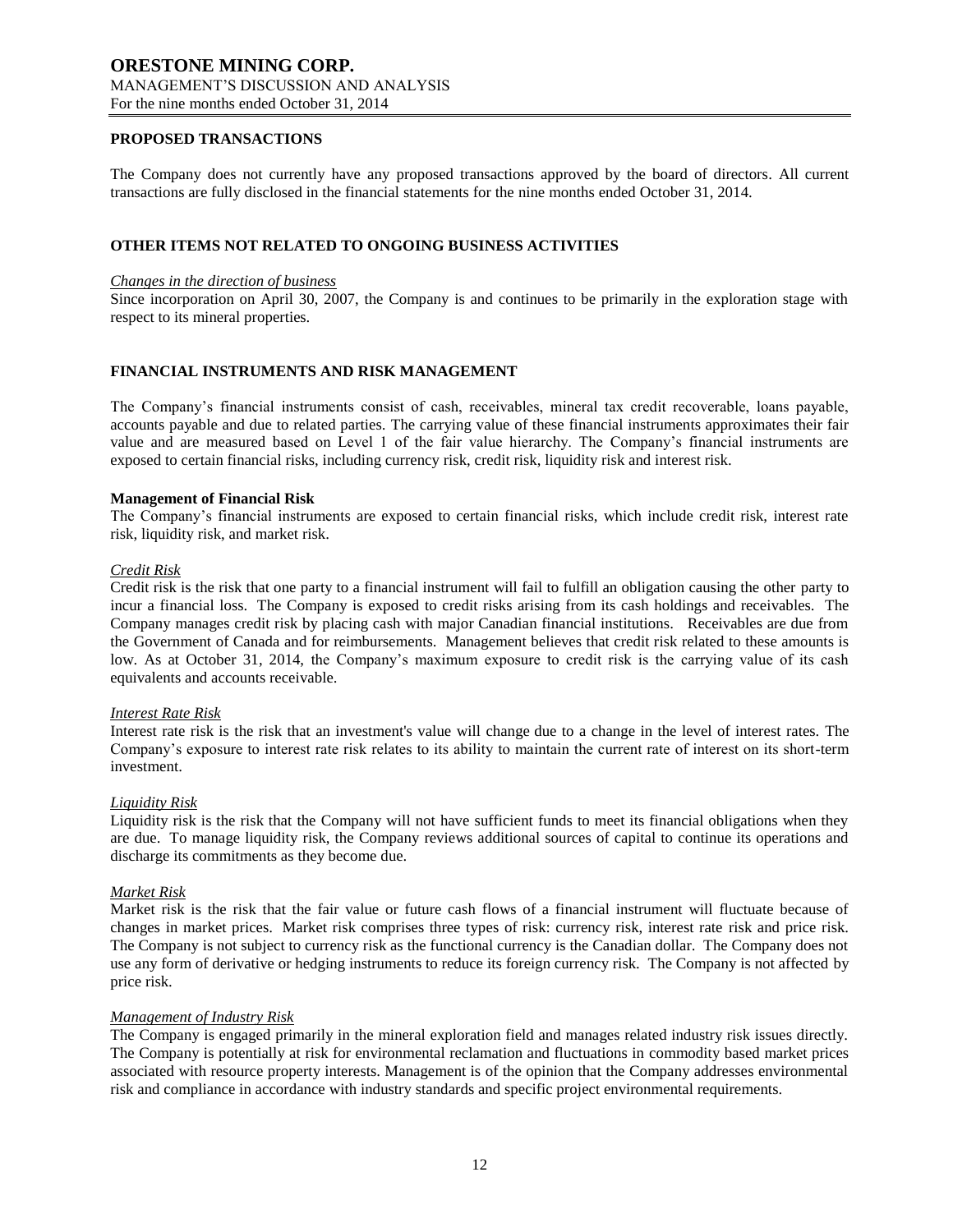## *Commodity Price Risk*

The ability of the Company to explore its mineral properties and the future profitability of the Company are directly related to the market price of gold and other precious metals.

## **Management of Capital**

The Company manages its common shares, stock options and warrants as capital. The Company's objectives when managing capital are to safeguard the Company's ability to continue as a going concern in order to pursue the exploration of its mineral properties to maintain a flexible capital structure which optimizes the costs of capital at an acceptable risk.

The Company manages the capital structure and makes adjustments to it in light of changes in economic conditions and the risk characteristics of the underlying assets. To maintain or adjust the capital structure, the Company may attempt to issue new shares and, acquire or dispose of assets.

## **ACCOUNTING ESTIMATES AND JUDGMENTS**

The preparation of the condensed consolidated interim financial statements requires management to make estimates and judgments and form assumptions that affect the reported amounts and other disclosures in these financial statements. The estimates and associated assumptions are based on historical experience and various other factors that are believed to be reasonable under the circumstances, the results of which form the basis of making the judgments about carrying values of assets and liabilities that are not readily apparent from other sources. Actual results may differ from these estimates under different assumptions and conditions.

The estimates and underlying assumptions are reviewed on an ongoing basis. Revisions to accounting estimates are recognized in the period in which the estimate is revised if the revision affects only that period or in the period of the revision and further periods if the review affects both current and future periods.

Critical accounting estimates are estimates and assumptions made by management that may result in material adjustments to the carrying amount of assets and liabilities within the next financial year. Critical estimates used in the preparation of these financial statements include, among others, the recoverability of accounts receivable and deferred income tax assets, impairment of assets, measurement of share-based payments and valuation of reclamation obligations.

Critical accounting judgments are accounting policies that have been identified as being complex or involving subjective judgments or assessments. Critical accounting judgments include the expected economic lives of and the estimated future operating results and net cash flows from exploration properties and equipment.

## **ADOPTION OF NEW AND REVISED STANDARDS AND INTERPRETATIONS**

## **New and amended standards adopted by the Company**

Effective February 1, 2013, the Company adopted the following new and revised IFRS that were issued by the IASB:

- Amendments to IAS 1, Presentation of Items of Other Comprehensive Income
- IFRS 7, Financial Instruments: Disclosures
- IFRS 10, Consolidated Financial Statements
- IFRS 11, Joint Arrangements
- IFRS 12, Disclosure of Interests in Other Entities
- IFRS 13, Fair Value Measurement
- IAS 19, Employee Benefits
- IAS 27, Separate Financial Statements
- IAS 28, Investments in Associates and Joint Ventures
- IFRIC 20, Stripping Costs in the Production Phase of a Surface Mine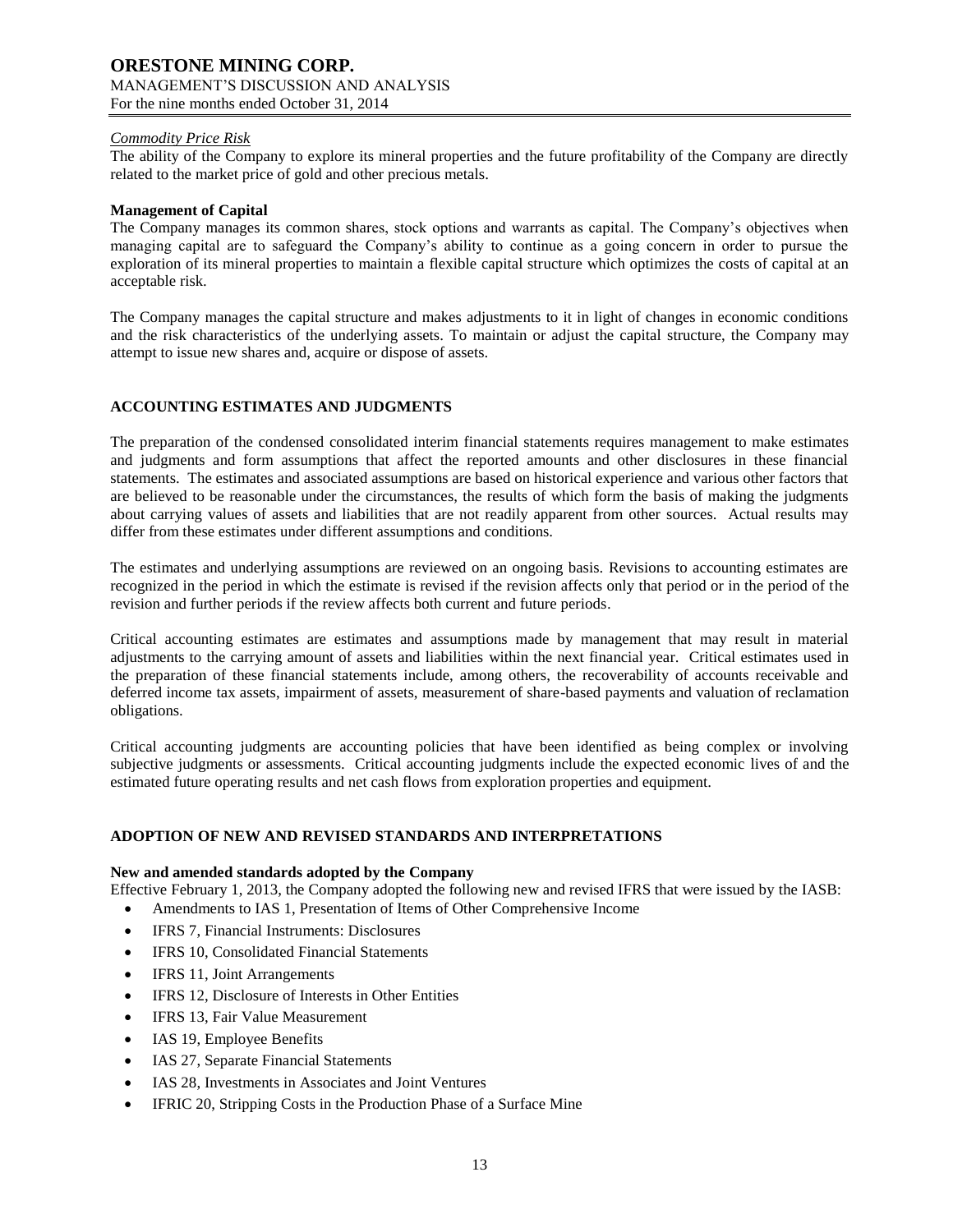The application of these new and revised IFRS has not had any material impact on the amounts reported for the current and prior periods but may affect the accounting for future transactions or arrangements.

#### **New standards, amendments and interpretations to existing standards not yet effective**

Effective for annual reporting periods beginning on or after January 1, 2014:

- IAS 32, Offsetting Financial Assets and Financial Liabilities
- IAS 36, Recoverable Amount Disclosures for Non‐Financial Assets
- IAS 39, Novation of Derivatives and Continuation of Hedge Accounting
- IFRIC 21, Levies
- Effective date to be finalized:
- IFRS 9, Financial Instruments, Classification and Measurement

The Company has not early adopted these new and amended standards and is currently assessing the impact that these standards will have on the Company's financial statements.

## **OTHER MD&A DISCLOSURE REQUIREMENTS**

#### Information available on SEDAR:

As specified by National Instrument 51-102, Orestone advises readers of this MD&A that important additional information about the Company is available on the SEDAR website [\(www.sedar.com\)](http://www.sedar.com/).

#### Disclosure by venture issuer without significant revenue

An analysis of the material components of the Company's general and administrative expenses is disclosed in the financial statements to which this MD&A relates. An analysis of the material components of the mineral property and deferred exploration costs of the Company's mineral properties for its first two completed financial years is disclosed in Note 6 to the financial statements to which this MD&A relates.

#### Going concern issue

The Company is in the exploration stage and has no revenue or income from operations. The Company has limited capital resources and has to rely upon the sale of equity and/or debt securities for cash required for exploration and development purposes, for acquisitions and to fund the administration of the Company. Since the Company does not expect to generate any revenues from operations in the near future, it must continue to rely upon the sales of its equity or debt securities or joint venture agreements to raise capital. It follows that there can be no assurance that financing, whether debt or equity, will be available to the Company in the amount required by the Company at any particular time or for any period and that such financing can be obtained on terms satisfactory to the Company.

The Company's financial statements have been prepared on a going concern basis which assumes that the Company will be able to realize its assets and discharge its liabilities in the normal course of business for the foreseeable future. The continuing operations of the Company are dependent upon its ability to obtain the necessary financing to meet its ongoing commitments and further its mineral exploration programs.

The Company may encounter difficulty sourcing future financing in light of the recent economic downturn. The current financial equity market conditions and the inhospitable funding environment make it difficult to raise capital through the private placements of shares. The junior resource industry has been severely affected by the world economic situation as it is considered speculative and high-risk in nature, making it even more difficult to fund. While the Company is using its best efforts to achieve its business plans by examining various financing alternatives, there is no assurance that the Company will be successful with any financing ventures.

#### Evaluation of Disclosure Controls and Procedures

Disclosure controls and procedures are designed to provide reasonable assurance that all relevant information is gathered and reported to senior management, including the Company's Chief Executive Officer and Chief Financial Officer, on a timely basis so that appropriate decisions can be made regarding public disclosure. Management of the Company, with the participation of the Chief Executive Officer and Chief Financial Officer, has evaluated the